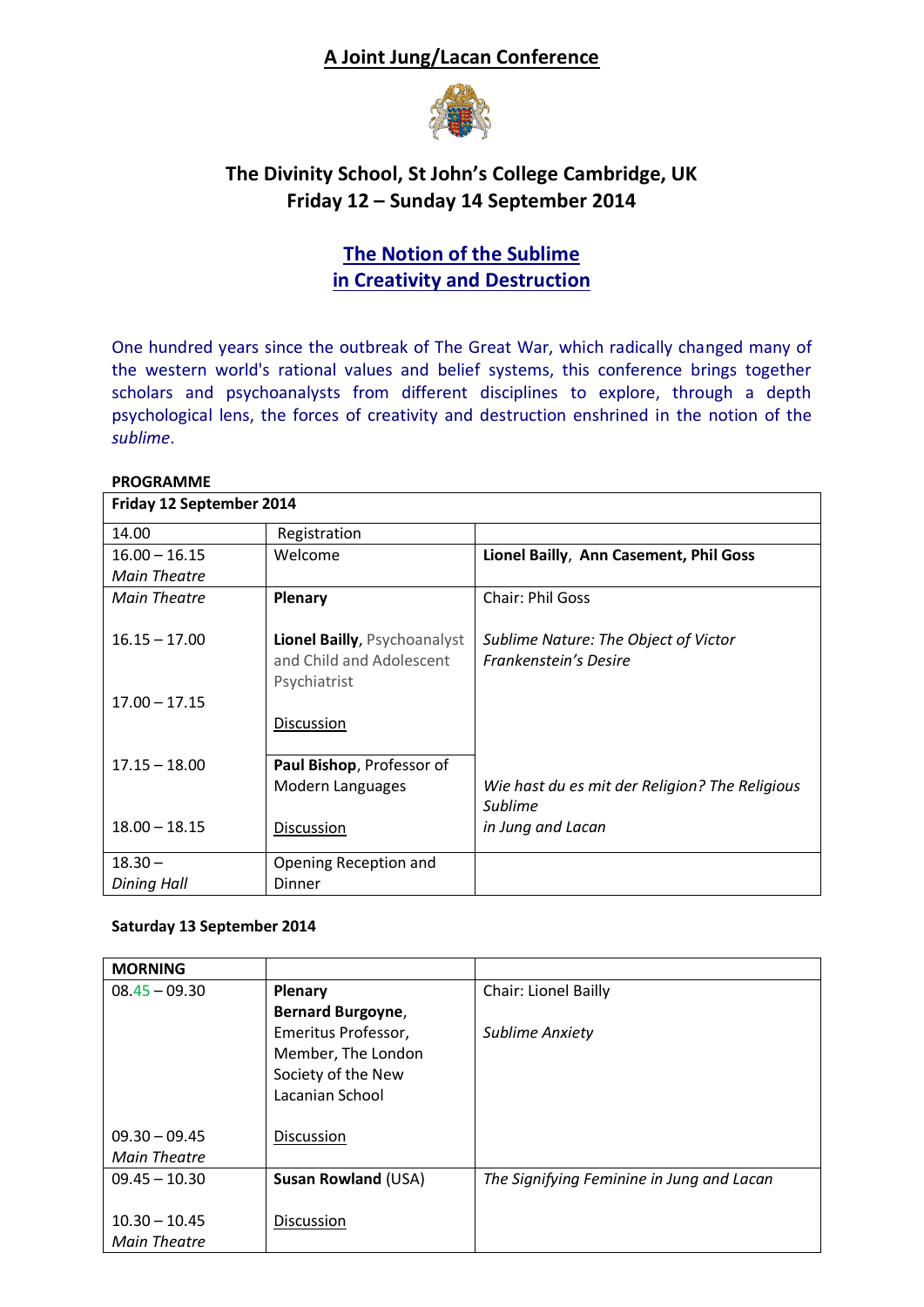| $10.45 - 11.05$     | Refreshments                                                                |                                                           |  |  |
|---------------------|-----------------------------------------------------------------------------|-----------------------------------------------------------|--|--|
| $11.05 - 12.35$     | BREAKOUT SESSSIONS (90 minutes including discussion)                        |                                                           |  |  |
| 1. Main Theatre     | 'The Sublime object dissolves in the raptures of<br>a. Batya Brosch Palmoni |                                                           |  |  |
|                     | (Israel)                                                                    | a bottomless memory'                                      |  |  |
|                     |                                                                             | (Julia Kristeva)                                          |  |  |
|                     | b. Jacob Kaminker (USA)                                                     | The Golem and the Anthropomorphized                       |  |  |
|                     |                                                                             | <b>Unconscious</b>                                        |  |  |
| 2. Lightfoot Room   | a. Gerhard Burda (Austria)                                                  | Phantasms on Phantasm: Imagination Beyond                 |  |  |
|                     |                                                                             | Jung and Lacan                                            |  |  |
|                     |                                                                             |                                                           |  |  |
|                     | b. David Henderson (UK)                                                     | The Sublime Ordinary                                      |  |  |
|                     |                                                                             |                                                           |  |  |
| 3. Teaching Room I  | a. Helena Bassil-Morozow                                                    | The Soviet Antigones: the Poets versus the                |  |  |
|                     | (UK)                                                                        | <b>State</b>                                              |  |  |
|                     |                                                                             |                                                           |  |  |
|                     | b. Satosh Horikawa (Japan)                                                  | On Sublimation in Relation to the Oedipus                 |  |  |
|                     |                                                                             | Complex                                                   |  |  |
|                     |                                                                             |                                                           |  |  |
| 4. Teaching Room II | a. Giorgio Giaccardi (UK)                                                   | XXth Century Instrumental Music and the                   |  |  |
|                     |                                                                             | Sublime Experience of the Unconscious                     |  |  |
|                     |                                                                             |                                                           |  |  |
|                     | b. Penny de Haas Curnow                                                     | Role and Structure of the Black Piano                     |  |  |
|                     | (UK)                                                                        |                                                           |  |  |
| $12.35 - 14.00$     | Lunch                                                                       |                                                           |  |  |
| <b>Dining Hall</b>  |                                                                             |                                                           |  |  |
| <b>AFTERNOON</b>    |                                                                             |                                                           |  |  |
| $14.00 - 15.30$     |                                                                             | <b>Chair: Ann Casement</b>                                |  |  |
|                     | Plenary                                                                     |                                                           |  |  |
|                     | a. Phil Goss (UK)                                                           | Too deep for tears: loss, the sublime and the             |  |  |
|                     | b. Luke Thurston (UK)                                                       | syzygy<br>Ideas of the Sublime and the Beautiful in David |  |  |
|                     |                                                                             | Jones's In Parenthesis                                    |  |  |
| <b>Main Theatre</b> |                                                                             |                                                           |  |  |
| $15.30 - 16.15$     | <b>Discussion</b>                                                           |                                                           |  |  |
|                     | BREAKOUT SESSSIONS (45 minutes including discussion)                        |                                                           |  |  |
| 1. Main Theatre     | Scott Biagi (UK)                                                            | Talking through the Sublime: Resistance -                 |  |  |
|                     |                                                                             | Repression and the Transference in and as the             |  |  |
|                     |                                                                             | Lived Work of a Psychoanalytic Session                    |  |  |
| 2. Lightfoot Room   | <b>Miriam Gomes de Freitas</b>                                              | The Notion of the Sublime in Creativity and               |  |  |
|                     | (Brazil)                                                                    | Destruction as Expressed through the Paintings            |  |  |
|                     |                                                                             | of Fernando Baril                                         |  |  |
| 3. Teaching Room I  | John Dourley (Canada)                                                       | Jung, The Sublime and A Mystical Aesthetic                |  |  |
|                     |                                                                             |                                                           |  |  |
| 4. Teaching Room II | <b>Francisco Garcia</b>                                                     | Imagination: The Creativity of the Soul                   |  |  |
|                     | (Switzerland)                                                               |                                                           |  |  |
| $16.15 - 16.35$     | Refreshments                                                                |                                                           |  |  |
| $16.35 - 18.05$     | BREAKOUT SESSSIONS (90 minutes including discussion)                        |                                                           |  |  |
|                     |                                                                             |                                                           |  |  |
| 1. Main Theatre     | a. Film Show with an                                                        | Voluspa: The Prophecy of the Seeress                      |  |  |
|                     | Introduction by Laurie L.                                                   |                                                           |  |  |
|                     | Schapira, the Film Maker                                                    |                                                           |  |  |
|                     |                                                                             |                                                           |  |  |
|                     | b. Laurie L. Schapira                                                       | Discussion of the Film                                    |  |  |
|                     |                                                                             |                                                           |  |  |
| 2. Lightfoot Room   | a. Thom F. Cavalli (USA)                                                    | The Alchemical Osiris, Sublime Symbol of                  |  |  |
|                     |                                                                             | <b>Eternal Regeneration</b>                               |  |  |
|                     | b. Isabelle DeArmond                                                        | The Creative Space of Thunder, Perfect Mind               |  |  |
|                     | (USA)                                                                       |                                                           |  |  |
|                     |                                                                             |                                                           |  |  |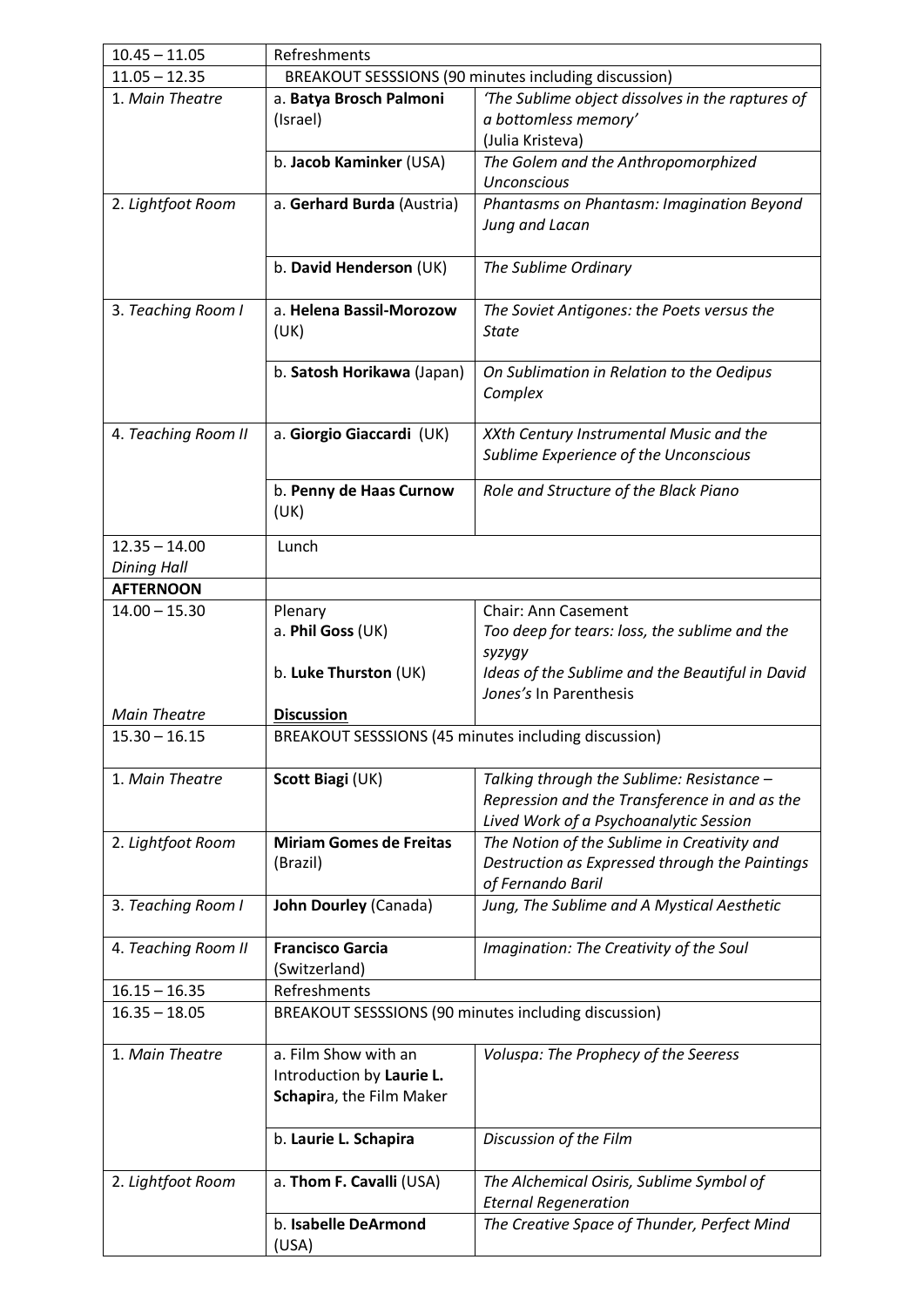| 3. Teaching Room I         | a. Nami Lee (Korea)                                       | Sitkim-gut (A Korean purification shamanic<br>ritual for the dead ): an example of the sublime |  |  |  |
|----------------------------|-----------------------------------------------------------|------------------------------------------------------------------------------------------------|--|--|--|
|                            | b. Paul Attinello (UK)                                    | in destruction and creativity<br>The Boy in the House of Death:                                |  |  |  |
|                            |                                                           | The Katha Upanishad and Knowledge                                                              |  |  |  |
| 4. Teaching Room II        | a. Michael Hejazi (Canada)                                | Heroics and Nationmaking: regarding the                                                        |  |  |  |
|                            |                                                           | Prophetic and Rebellious Psychology of                                                         |  |  |  |
|                            |                                                           | Louis Riel                                                                                     |  |  |  |
|                            | b. Catriona Ryan & Bella                                  | James Joyce's 'The Dead' and Paleo-                                                            |  |  |  |
|                            | Kerr (UK)                                                 | Postmodernism: A Lacan and Jungian Reading                                                     |  |  |  |
|                            |                                                           | from a Theoretical and Visual Perspective                                                      |  |  |  |
| $18.05 - 18.50$            | BREAKOUT SESSIONS (45 minutes including discussion)       |                                                                                                |  |  |  |
| 1. Main Theatre            | <b>Shmuel Bernstein (Israel)</b>                          | The Samson Complex of the Western World                                                        |  |  |  |
| 2. Lightfoot Room          | David Lorne (Canada)                                      | Jung and Lacan : Paranoiac Sublime                                                             |  |  |  |
| 3. Teaching Room I         | <b>Chris Scaglione &amp;</b>                              | The Creative and Destructive in Twinship Myths                                                 |  |  |  |
|                            | Joseph Futerman                                           | as an expression of the Name of the Father                                                     |  |  |  |
|                            | (USA)                                                     |                                                                                                |  |  |  |
| 4. Teaching Room II        | Nathalie Pilard (France)                                  | Creating the Sublime to Survive, Destructing it                                                |  |  |  |
|                            |                                                           | to Live: Embodied Gods and Goddesses of                                                        |  |  |  |
|                            |                                                           | Jungian Inflations                                                                             |  |  |  |
| 5. Arthur Quiller          | <b>Charles Zeiders (USA)</b>                              | Wall Street Revolution and Other Poems: A                                                      |  |  |  |
| Room                       |                                                           | Depth Psychological Exploration through                                                        |  |  |  |
|                            |                                                           | Poetry of the Death and Potential Resurrection<br>of the Western Mind                          |  |  |  |
| $19.30 -$                  | <b>Dinner</b>                                             |                                                                                                |  |  |  |
| <b>Dining Hall</b>         |                                                           |                                                                                                |  |  |  |
| <b>Sunday 14 September</b> |                                                           |                                                                                                |  |  |  |
|                            | BREAKOUT SESSIONS (90 minutes including discussion)       |                                                                                                |  |  |  |
| $09.15 - 10.45$            | a. Albert Morrell (USA)                                   | The Ontology of the Sublime                                                                    |  |  |  |
| 1. Main Theatre            |                                                           |                                                                                                |  |  |  |
|                            | b. Morgan Stebbins (USA)                                  | The Sublime Sublimation of the Subject-                                                        |  |  |  |
|                            |                                                           | The Role of the Sublime in Forming a                                                           |  |  |  |
|                            |                                                           | De-centered Self                                                                               |  |  |  |
|                            |                                                           |                                                                                                |  |  |  |
| 2. Lightfoot Room          | a. Sharon R. Green (USA)                                  | The Sinthome and the Sublime in the Life and                                                   |  |  |  |
|                            |                                                           | Work of Imre Kertész                                                                           |  |  |  |
|                            | b. Nitya Prema (USA)                                      | Seeds of Enchantment                                                                           |  |  |  |
| 3. Teaching Room I         | a. Agniezska Piotrowska                                   | Zero Dark Thirty - 'War Autism' or A Lacanian                                                  |  |  |  |
|                            | (UK)                                                      | <b>Ethical Act?</b>                                                                            |  |  |  |
|                            | b. Nihan Kaya (Turkey)                                    | Art as a Challenge to its Own Subject                                                          |  |  |  |
|                            |                                                           |                                                                                                |  |  |  |
| 4. Teaching Room II        | a. Joseph Futerman &                                      | The Saint of Death as the Liminal Archetype of                                                 |  |  |  |
|                            | Chris Scaglione (USA)                                     | The Real                                                                                       |  |  |  |
|                            | b. Arthur Niesser (UK)                                    | The Nibelungenlied - A German Myth                                                             |  |  |  |
| $10.45 - 11.30$            | Refreshments                                              |                                                                                                |  |  |  |
| $11.30 - 12.30$            | <b>Plenary Discussion / Endnotes</b>                      |                                                                                                |  |  |  |
|                            |                                                           |                                                                                                |  |  |  |
|                            | Jungian and Lacanian Interconnections Through the Sublime |                                                                                                |  |  |  |
|                            |                                                           |                                                                                                |  |  |  |
| <b>Main Theatre</b>        | Chairs: Bernard Burgoyne & Ann Casement                   |                                                                                                |  |  |  |

# **Convenors: Ann Casement, Lionel Bailly, Bernard Burgoyne, Phil Goss**

**\_\_\_\_\_\_\_\_\_\_\_\_\_\_\_\_\_\_\_\_\_\_\_\_\_\_\_\_\_\_\_\_\_\_\_\_\_\_\_\_\_\_\_\_\_\_\_\_**